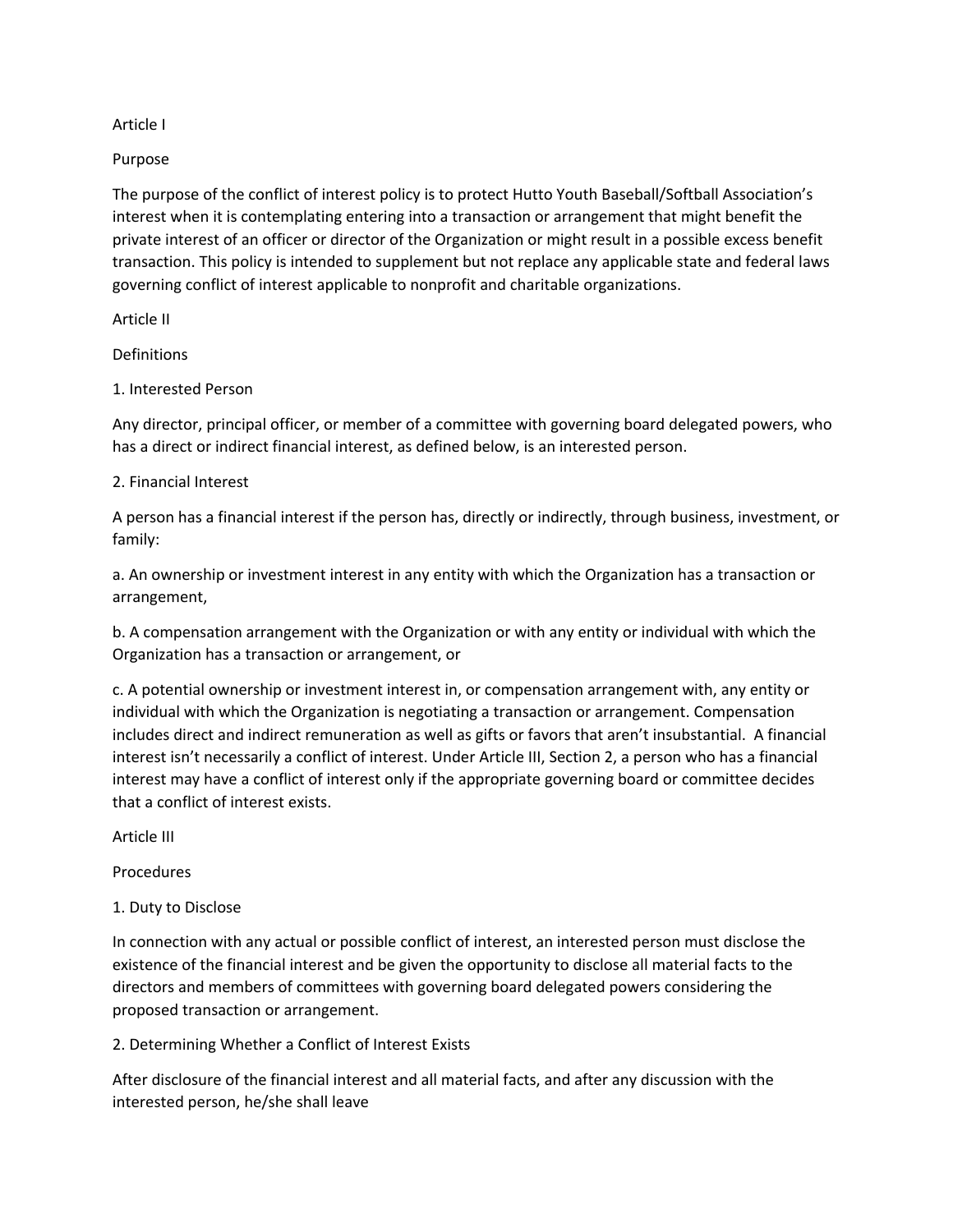the governing board or committee meeting while the determination of a conflict of interest is discussed and voted upon. The remaining board or committee members shall decide if a conflict of interest exists.

3. Procedures for Addressing the Conflict of Interest

a. An interested person may make a presentation at the governing board or committee meeting, but after the presentation, he/she shall leave the meeting during the discussion of, and the vote on, the transaction or arrangement involving the possible conflict of interest.

b. The chairperson of the governing board or committee shall, if appropriate, appoint a disinterested person or committee to investigate alternatives to the proposed transaction or arrangement.

c. After exercising due diligence, the governing board or committee shall determine whether the Organization can obtain with reasonable efforts a more advantageous transaction or arrangement from a person or entity that would not give rise to a conflict of interest.

d. If a more advantageous transaction or arrangement isn't reasonably possible under circumstances not producing a conflict of interest, the governing board or committee shall determine by a majority vote of the disinterested directors whether the transaction or arrangement is in the Organization's best interest, for its own benefit, and whether it is fair and reasonable. In conformity with the above determination it shall make its decision as to whether to enter into the transaction or arrangement.

4. Violations of the Conflicts of Interest Policy

a. If the governing board or committee has reasonable cause to believe a member has failed to disclose actual or possible conflicts of interest, it shall inform the member of the basis for such belief and afford the member an opportunity to explain the alleged failure to disclose.

b. If, after hearing the member's response and after making further investigation as warranted by the circumstances, the governing board or committee determines the member has failed to disclose an actual or possible conflict of interest, it shall take appropriate disciplinary and corrective action.

Article IV

Records of Proceedings

The minutes of the governing board and all committees with board delegated powers shall contain:

a. The names of the persons who disclosed or otherwise were found to have a financial interest in connection with an actual or possible conflict of interest, the nature of the financial interest, any action taken to determine whether a conflict of interest was present, and the governing board's or committee's decision as to whether a conflict of interest in fact existed.

b. The names of the persons who were present for discussions and votes relating to the transaction or arrangement, the content of the discussion, including any alternatives to the proposed transaction or arrangement, and a record of any votes taken in connection with the proceedings.

Article V

Compensation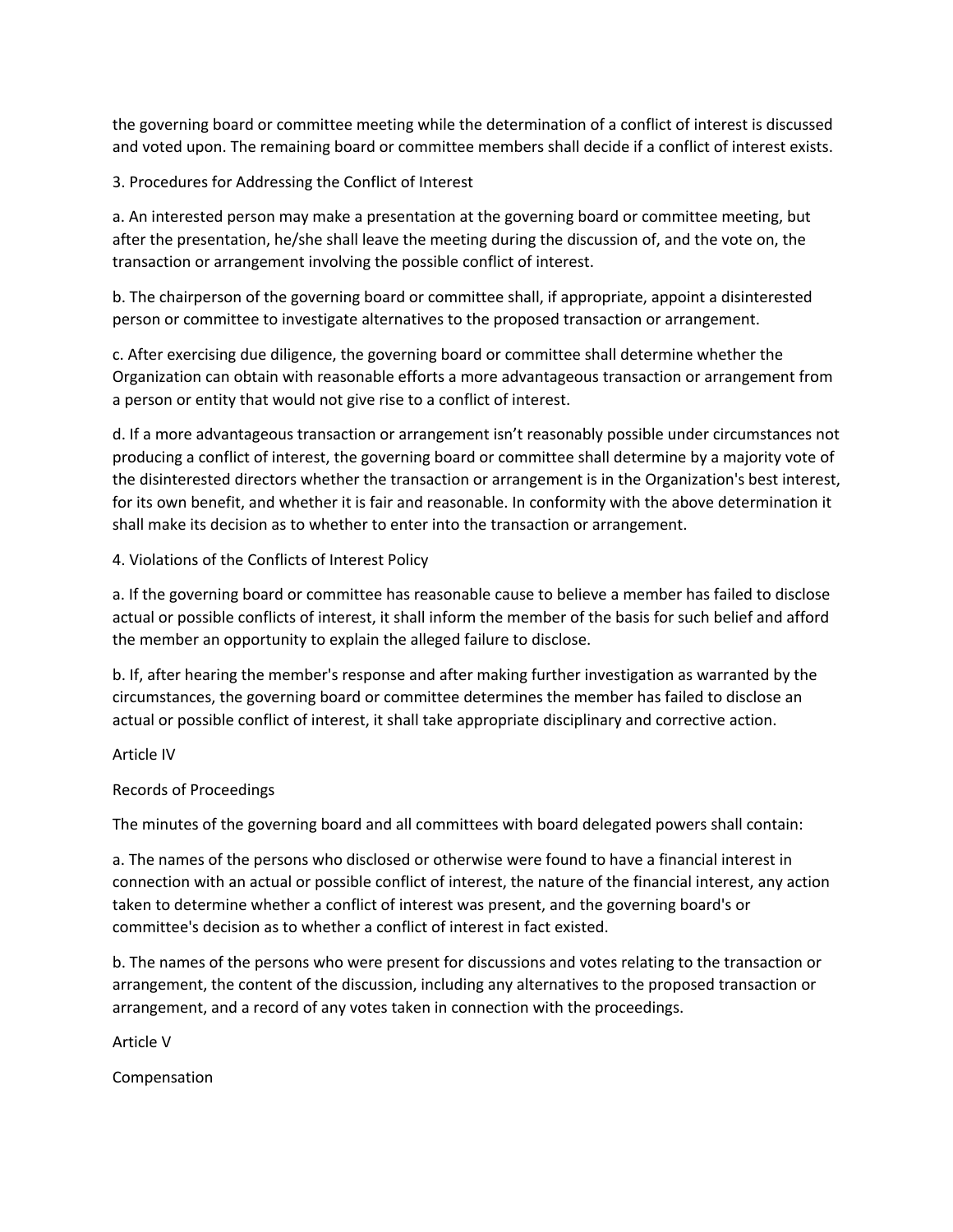a. A voting member of the governing board who receives compensation, directly or indirectly, from the Organization for services is precluded from voting on matters pertaining to that member's compensation.

b. A voting member of any committee whose jurisdiction includes compensation matters and who receives compensation, directly or indirectly, from the Organization for services is precluded from voting on matters pertaining to that member's compensation.

c. No voting member of the governing board or any committee whose jurisdiction includes compensation matters and who receives compensation, directly or indirectly, from the Organization, either individually or collectively, is prohibited from providing information to any committee regarding compensation.

### Article VI

# Annual Statements

Each director, principal officer and member of a committee with governing board delegated powers shall annually sign a statement which affirms such person:

a. Has received a copy of the conflicts of interest policy,

b. Has read and understands the policy,

c. Has agreed to comply with the policy, and

d. Understands the Organization is charitable and in order to maintain its federal tax exemption it must engage primarily in activities which accomplish one or more of its tax-exempt purposes.

Article VII

Periodic Reviews

To ensure the Organization operates in a manner consistent with charitable purposes and doesn't engage in activities that could jeopardize its tax-exempt status, periodic reviews shall be conducted. The periodic reviews shall, at a minimum, include the following subjects:

a. Whether compensation arrangements and benefits are reasonable, based on competent survey information, and the result of arm's length bargaining.

b. Whether partnerships, joint ventures, and arrangements with management organizations conform to the Organization's written policies, are properly recorded, reflect reasonable investment or payments for goods and services, further charitable purposes and don't result in inurement, impermissible private benefit, or in an excess benefit transaction.

Article VIII

### Use of Outside Experts

When conducting the periodic reviews as provided for in Article VII, the Organization may, but need not, use outside advisors. If outside experts are used, their use shall not relieve the governing board of its